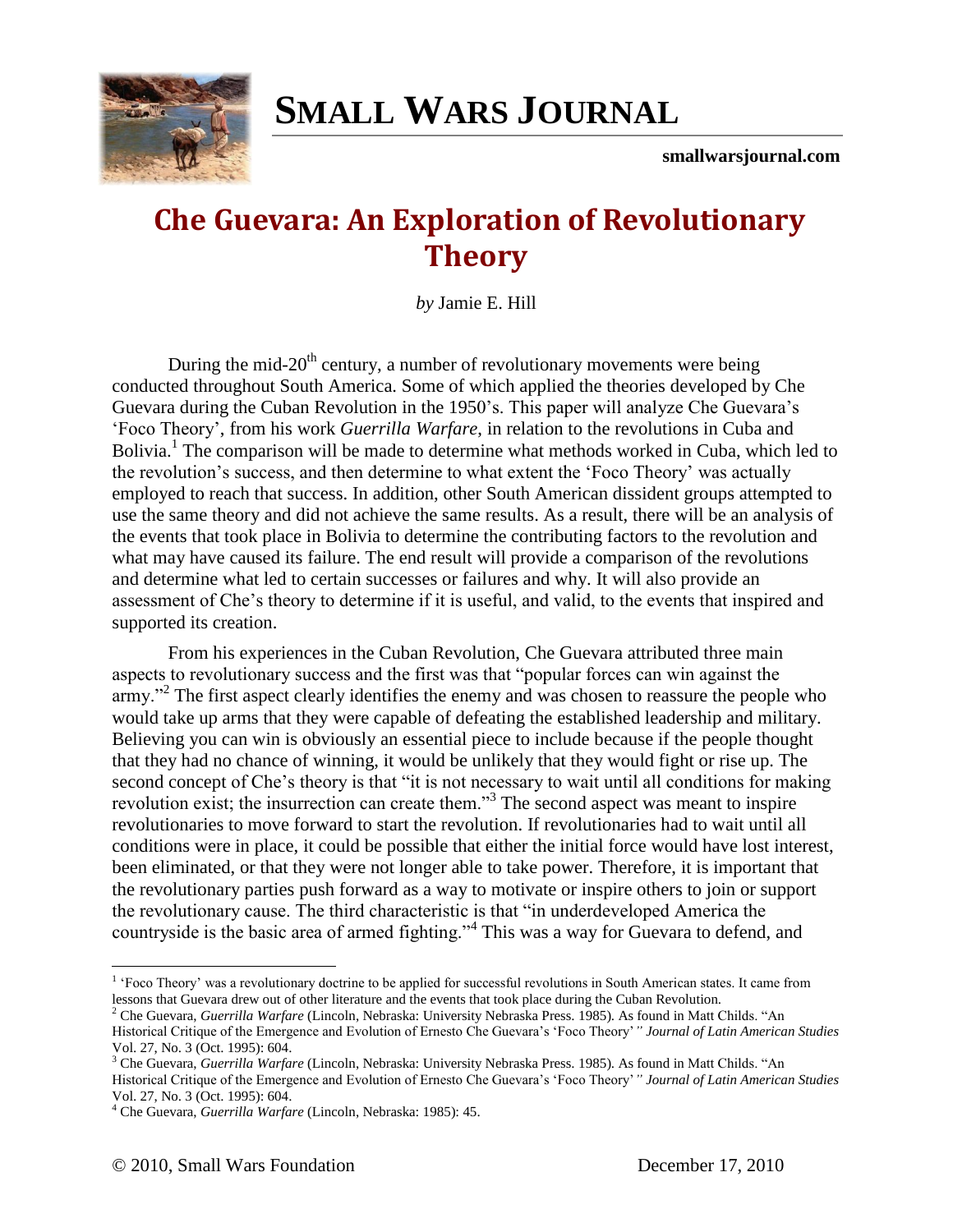bolster, the actions of Castro and his revolutionary group during the revolution. This idea would keep conflict out of the cities and put strain on the resources and manpower of the military. In Che"s opinion, these three things were pinnacle to the success of the Cuban revolution. Now it is necessary to determine the extent to which the three aspects existed in Cuba.

In 1951, Batista came to power in Cuba through a coup d"état. He increased the pay of the military and the size of police force in an attempt to reduce crime in the casino retreat that was Cuba for vacationers.<sup>5</sup> At the same time, he attempted to eliminate potential threats to his leadership through bribery or force.<sup>6</sup> The communist party of Cuba was one of the groups that Batista paid off and as a result they "assumed a working relationship with Batista."<sup>7</sup> This removed much of the communist effort that existed within Cuba, even though poverty and illiteracy were on the rise, which was odd because resistance did not increase as conditions worsened.<sup>8</sup> As a result of the conditions of the working class, and because of the economic disparity between the landowners, Batista"s leadership, and remainder of the population, civil unrest in Cuba began to increase. From 1953 to 1958 Fidel Castro, his brother Raul, Che Guevara and Frank Pais conducted guerrilla operations against Batista"s government and the military, which resulted in an eventual overthrow of the regime and Castro's rise to power. During that time, Guevara extracted what he believed were lessons in conducting a guerrilla revolution and published them in 1961. There were a number of key elements that led to the success of the Cuban revolution, some of which were included in Guevara"s theories and others were not. In reality, there were five key elements to the success of the revolution and they were: outside support, a motivated and frustrated populace, the existence of a dedicated guerrilla movement, brutal government reactions, favourable ground and finally a bit of luck, which is not an element, but more of a wildcard. The following are examples of the elements that led to the success of the movement that would have otherwise faltered.

Financial support is key to the success of any revolution. An external source is better because it is removed from the conflict and it is therefore safe from most threats. During the Cuban revolution, Castro, Che, and other revolutionaries were able to gain support from a number of external sources. In 1955, Castro was able to collect thousands of dollars in monetary support while in the United States.<sup>9</sup> In the same year, the former Cuban president, Prio Scarras, "donated at least fifty thousand dollars to Castro", which enabled him to buy not only the weapons and supplies for the Manzanillo operation, but also the yacht that they used to sail there.<sup>10</sup> These funds, and the funds received from the United States visit, made the 1956 assault on Manzanillo Garrison possible.<sup>11</sup> Though the operation itself was a failure, it brought Castro and his group back into Cuba and helped rally more support. Lastly, a number of people who

<sup>5</sup> Robert Asprey,. *War in the Shadows: The Guerrilla in History*. Vols. 1 and 2. (Garden City NY: Doubleday and Company Ltd.,1975): 692.

 $6$  IBID.

<sup>7</sup> Boris Goldenburg. *The Cuban Revolution and Latin America*. (London: Allen and Unwin: 1965): 112-113.

<sup>8</sup> Robert Asprey,. *War in the Shadows: The Guerrilla in History*. Vols. 1 and 2. (Garden City NY: Doubleday and Company Ltd.,1975):693.

<sup>9</sup> IBID 698.

<sup>&</sup>lt;sup>10</sup> One of the people who helped fund Castro's efforts was Prio Sacarra. He had spent millions of dollars in an attempt to remove Batista"s regime from power in Cuba. Sacarras was the previous president of Cuba whom Batista had removed during a coup in 1951.<sup>10</sup> This helped not only Castro's movement, but the entire revolutionary cause because it supplied other revolutionary groups with funds, and pitted parts of the populace against Batista.

Robert Asprey,. *War in the Shadows: The Guerrilla in History*. Vols. 1 and 2. (Garden City NY: Doubleday and Company Ltd.,1975): 699.

 $^{11}$  IBID.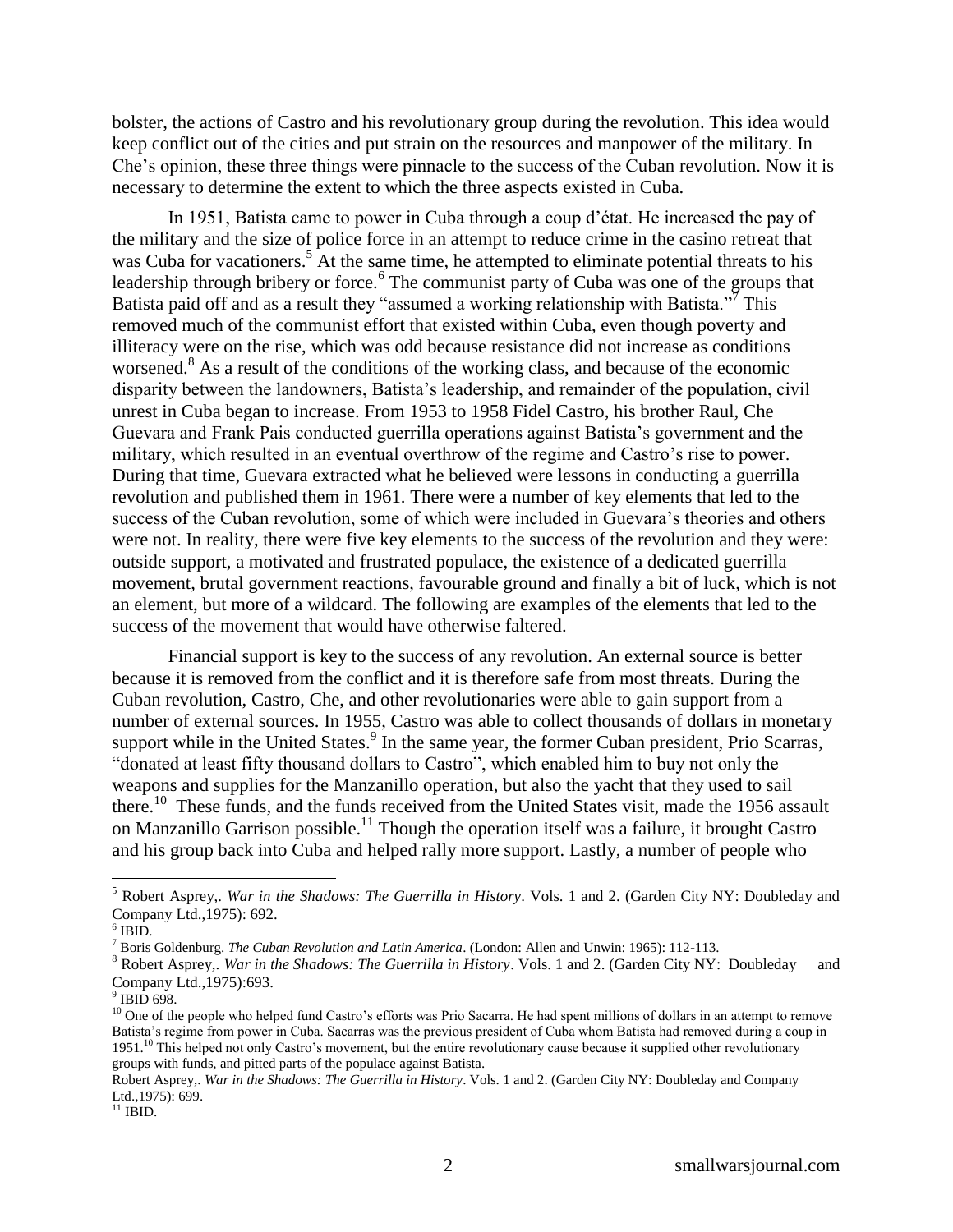were exiled from Cuba that now resided in the United States and Mexico supported Castro and the Cuban revolutionary movement.<sup>12</sup> Much of this occurred after 1957, which is when Fidel was interviewed from his mountain base by the *New York Times*. <sup>13</sup> When the story about his cause got to the American public, and the ex-patriots, there was a measure of sympathy, which eventually turned into more aid from overseas. Overall, this continued to expand Castro's financial support, which ultimately helped enable his movement and funded their efforts. It made them one of the best armed and supplied groups in Cuba, which increased their strength as a revolutionary movement. In addition, some of this money was used to consolidate other guerrilla groups under his command, which likely assisted in his capacity to gain power in 1958 over others. This is mind, it is clear that the external funding to the Cuban revolution, and particularly Castro"s movement, was instrumental to its success.

Another integral part of the Cuban Revolution"s success was the existence of the revolutionary guerrillas, or 'sierra'.<sup>14</sup> The leadership of the sierra was different than the general public, or "llano", because their primary goal was revolution. The llano, were crucial to the revolution only when there were general strikes or civil uprisings because their goal was not revolution unless it was incited by revolutionaries or circumstance. There were a number of reasons that the sierra was important throughout the revolution and the first is that they caused problems for Batista"s government and the military. Two of the larger events that Castro"s group took part in were the 1953 assaults on Moncada and Bayamo, which consisted of a guerrilla force of only 150 men.<sup>15</sup> Another event to note was the previously mentioned attack on Manzanillo, which only consisted of a boat of Castro's troops and a number of locals who attacked before Castro's men even arrived.<sup>16</sup> What did result from these events was frustration from the military and police, which led to abuse or torture of the revolutionaries and sometimes civilians as well. This led to a growing public support for the revolutionary movement. As time went on, and more guerrilla operations or strikes took place, the government forces continued their excesses. As a result, the decline in support for Batista"s regime also continued. The existence of the sierra movement also tied down a large amount of government resources because Batista had numerous troops scouring the countryside looking for guerrillas, which took them away from the cities. This was not only expensive, but also labour intensive, and put additional stresses onto a regime that benefitted dissident movements as a whole.

Local citizens during the Cuban Revolution were just as important, if not more important, than the guerrillas themselves.<sup>17</sup> When revolutionary theorists look at the final events that led up to the success of the revolution, they can clearly see that it was an urban movement, not a rural one as prescribed by Che; and as Castro would like to have people believe.<sup>18</sup> In fact, there are some who believe that the Cuban revolution was more of an urban conflict than a guerrilla one,

 $^{12}$  IBID.

<sup>13</sup> IBID 701.

<sup>14</sup> Matt Childs. "An Historical Critique of the Emergence and Evolution of Ernesto Che Guevara"s "Foco Theory"*" Journal of Latin American Studies* Vol. 27, No. 3 (Oct. 1995): 593.

<sup>15</sup> Robert Asprey,. *War in the Shadows: The Guerrilla in History*. Vols. 1 and 2. (Garden City NY: Doubleday and Company Ltd., 1975): 695.

 $^{16}$  IBID 699.

<sup>17</sup> Matt Childs. "An Historical Critique of the Emergence and Evolution of Ernesto Che Guevara"s "Foco Theory"*" Journal of Latin American Studies* Vol. 27, No. 3 (Oct. 1995): 601-602.  $^{18}$  IBID.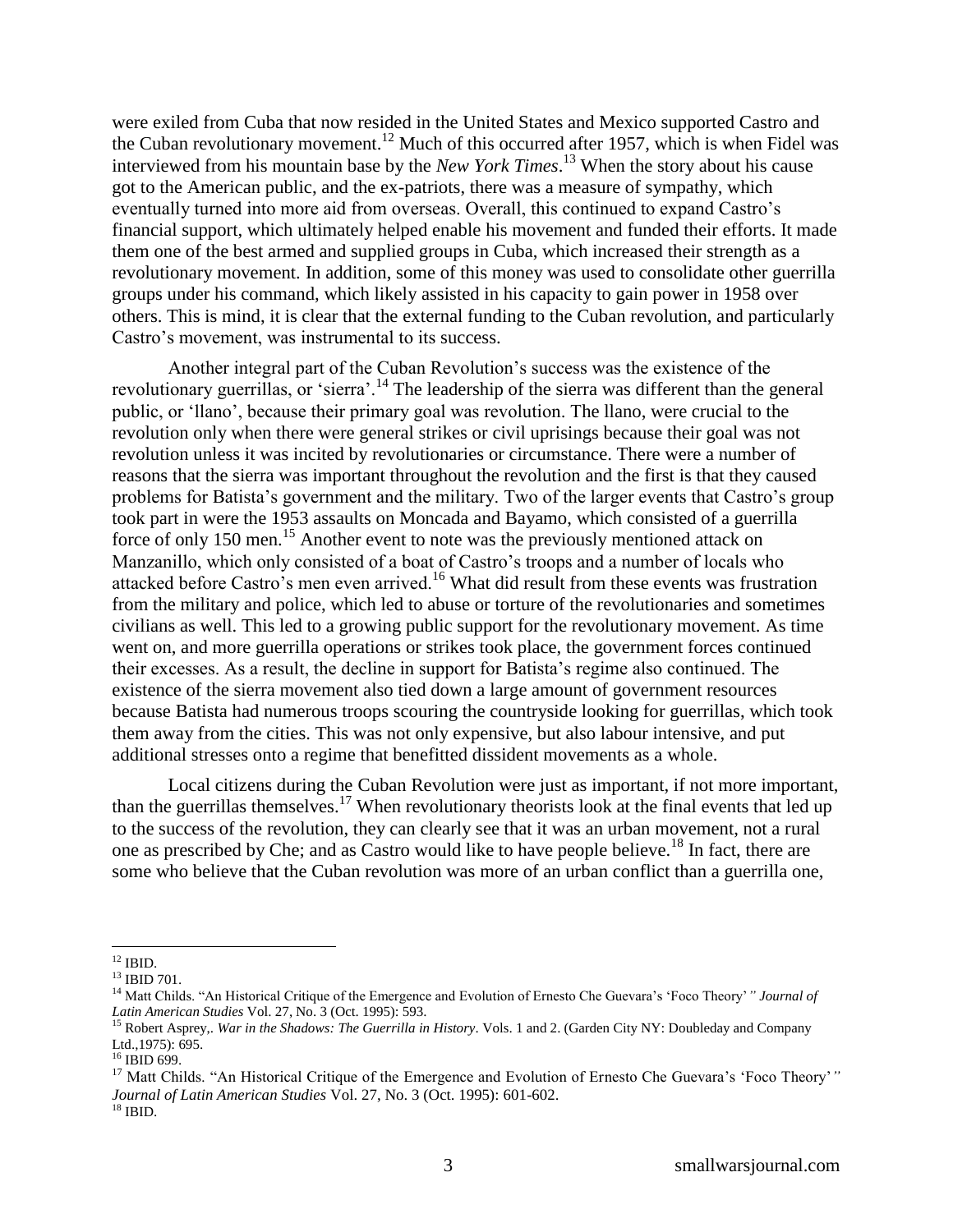which would put the primary role on the masses, and not the revolutionary's efforts.<sup>19</sup> Fortunately for him, Castro's guerrillas ended up on top through a combination of organization, quick reaction, good equipment, elimination of rival leadership, and luck. The llano were not only crucial during the general strikes and civil uprisings, but they also supported the guerrillas and provided a haven where they could hide.<sup>20</sup> This made them a key element to the revolution's success.

In addition to the peoples themselves, the Cubans already had an internal leadership that helped organize strikes and uprisings.<sup>21</sup> Some revolutionary theorists believe that "guerrilla" success in Cuba was based largely on the pre-existing mass organization in the cities.<sup> $22$ </sup> Civilian leadership made large scale civilian action possible, which was pivotal in overthrowing the government and gaining control because it resulted in an unfriendly environment for Batista. The unease in the cities caused Batista to feel as though he was losing control of the country and consequently, he fled. The last thing about the citizens of Cuba was that they did not have much to lose by revolting compared to living under Batista's regime.<sup>23</sup> The poor conditions of the general population gave them a reason to take the risk and act against the government rather than staying at home; even if it meant putting themselves at risk of government retaliation. This was due to the poor living conditions, the desire for land reforms, and the actions of Batista"s forces, which were partly provoked by guerrilla actions.

The excesses taken by Batista"s government were a contributing factor to his eventual downfall. It has been clearly documented that on several occasions the military and police reacted with torture, murder, and extreme punishments for anyone involved, or thought to be involved, in guerrilla activities.<sup>24</sup> This led to sympathy for the guerrilla cause and in some cases when citizens were wrongly accused, it led to support or retaliation from the communities. One example can be seen in 1953 when Fidel Castro and a group of armed men led an assault on two military outposts.<sup>25</sup> The guerrillas were easily defeated and most were captured before being tortured and killed by the military and police presence.<sup>26</sup> Fidel himself was sentenced to fifteen years in prison, but the excesses of Batista"s troops far outweighed the capture and death of the rebels because the actions taken by the government forces "swung a considerable number of persons to Castro's cause."<sup>27</sup> This support not only made it possible for the guerrillas to survive without being betrayed while living in the Sierra Maestra, but also gave them a support base to draw from. Also, the excesses of Batista"s government during their "counter-terror [efforts] alienated the Cuban middle class from the government and thus, neutralized the potential

<sup>&</sup>lt;sup>19</sup> Matt Childs. "An Historical Critique of the Emergence and Evolution of Ernesto Che Guevara's 'Foco Theory' " *Journal of Latin American Studies* Vol. 27, No. 3 (Oct. 1995): 601-602.

<sup>20</sup> Robert Asprey,. *War in the Shadows: The Guerrilla in History*. Vols. 1 and 2. (Garden City NY: Doubleday and Company Ltd., 1975): 700.

<sup>21</sup> James Petras. "Che Guevara and Contemporary Revolutionary Movements" *Latin American Perspectives* Vol. 25, No. 4 (July 1998): 17-18.

 $^{22}$  IBID 17.

<sup>23</sup> Matt Childs. "An Historical Critique of the Emergence and Evolution of Ernesto Che Guevara"s "Foco Theory"*" Journal of Latin American Studies* Vol. 27, No. 3 (Oct. 1995): 610.

<sup>24</sup> Robert Asprey,. *War in the Shadows: The Guerrilla in History*. Vols. 1 and 2. (Garden City NY: Doubleday and Company Ltd.,1975): 695, 698.

 $25$  IBID 695.

 $^{26}$  IBID.

 $^{27}$  IBID.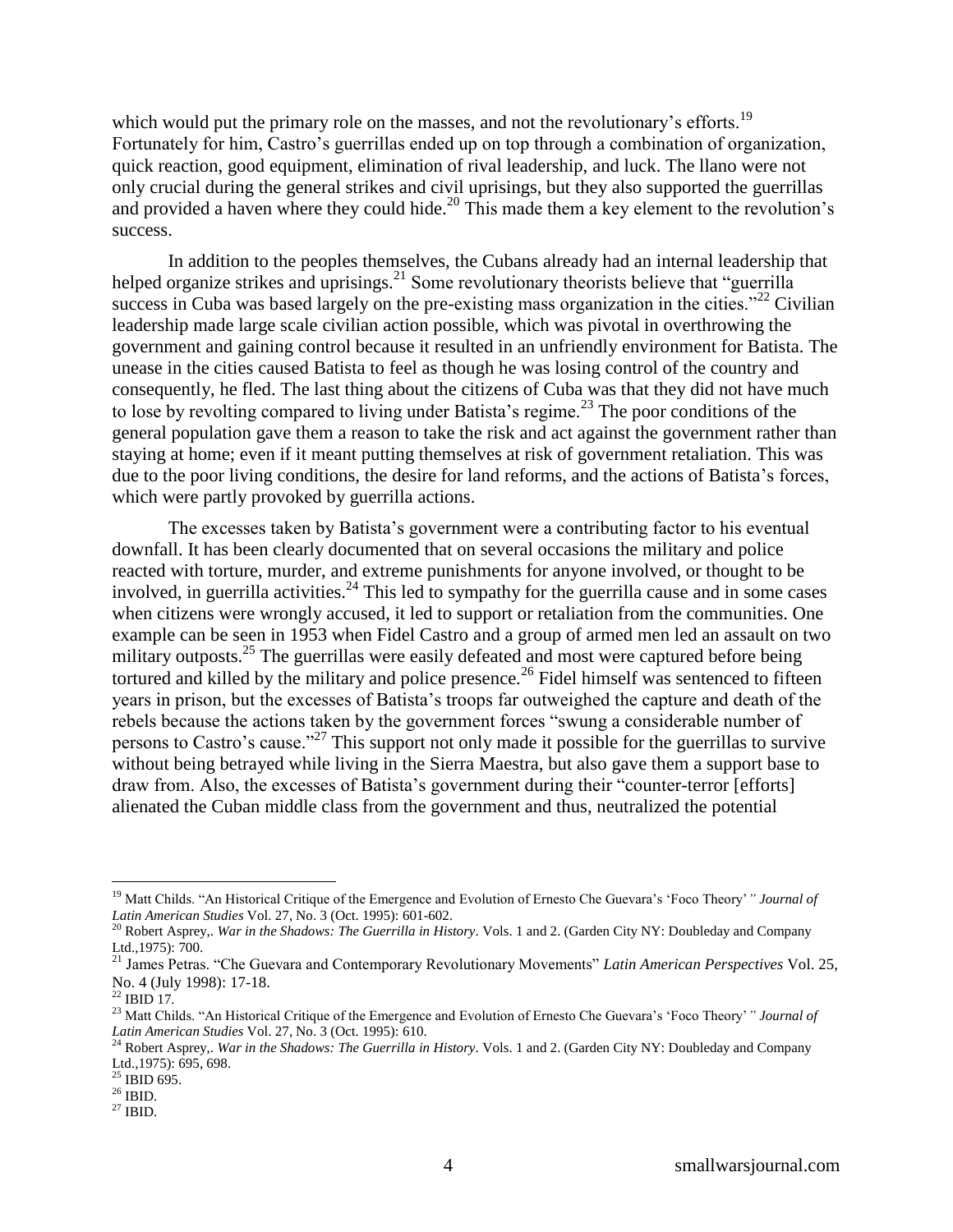opposition to Castro, even in the armed forces and police."<sup>28</sup> Due to his excesses, Batista lost favour with the llano, the middle class, and as noted above, even some police and military. Knowing this, it is not difficult to see that a revolution was quite likely in Cuba, especially when some of the peasants really had nothing to lose if the government was overthrown because of unfavourable land policies.<sup>29</sup> Thus, Batista's failure to effectively, and appropriately, react to guerrilla and urban resistance, was a contributing factor to him losing power.

Luck was another aspect that helped Castro"s revolutionary efforts, and, though it is not a necessity for all revolutions, it was critical to the success of the Cuban revolution. Though I have not found any literature to clearly support this belief, it is evident to me that there were a number of things that merely fell into place, which allowed the revolution to succeed. The most prominent benefit of the luck that Castro's men received was their ascent to power. When Batista left in the winter of 1959 there was no clear leader to take control. The power vacuum created by Batista's departure created the conditions for someone to take command and Castro's group ascended to power. This was not based on size, but mainly because they were the best organized and equipped of the revolutionary groups. With quick action, Castro was able to eliminate some of his competition, take control, and then maintain it, which was somewhat attributed to luck.

Knowing the ground of the Sierra Maestra was the last key factor to the success of the Castro"s guerrilla movement. This area "was too big [and] the terrain too difficult, for troops to plug all exits."<sup>30</sup> Knowing the ground enabled Castro, Che, and their other compatriots to survive even at their weakest moments, which followed one of their largest defeats; even with numerous patrols trying to find them. Their survival was achieved through the use of "constant mobility [and] constant vigilance", which Guevara would later include as a necessity for survival and favourable ground made this possible.<sup>31</sup> The land was considered 'favourable' by Che and the people were also supportive. A sanctuary is necessary for the success of a guerrilla movement and having such a base allowed Castro's men to avoid government forces, rebuild, and organize their efforts against the government.<sup>32</sup> Without the mobility and evasiveness that the area provided, they may not have been able to rebuild and eventually take power.<sup>33</sup> The benefit of knowing the ground cannot be overlooked and it was a factor to Castro"s survival and success.

Looking at the three main tenants of "Foco Theory" we can see that the revolution in Cuba did not follow all of Guevara"s points for success. In Cuba, the people did believe they could win against the government and the revolution did start before all of the conditions were set, which means it followed the first two aspects, but the last is where there is a divergence. Even though the guerrillas fought in the countryside of Cuba, it should be obvious that the major events that led to the downfall of the government were in urban areas, such as the general strikes in Havana. This was not the opinion of Castro or Che, but when the guerrilla leaders wanted to assert their right to the leadership, it is clear why they would make their actions seem more

<sup>28</sup> H. Edward Price Jr. "The Strategy and Tactics of Revolutionary Terrorism" *Comparative Studies of Society and History* Vol. 19, No. 1 (Jan. 1977): 54.

<sup>&</sup>lt;sup>29</sup> Matt Childs. "An Historical Critique of the Emergence and Evolution of Ernesto Che Guevara's 'Foco Theory' " *Journal of Latin American Studies* Vol. 27, No. 3 (Oct. 1995): 603.

<sup>30</sup> Robert Asprey,. *War in the Shadows: The Guerrilla in History*. Vols. 1 and 2. (Garden City NY: Doubleday and Company Ltd.,1975): 700.

<sup>31</sup> Che Guevara. *Guerrilla Warfare – A Method,* "Guerilla Reader" Walter, Laqueur, ed. (Philadelphia:Temple University Press, 1977): 208.

<sup>&</sup>lt;sup>32</sup> John Mecklin. *Mission In Torment.* (Garden City NY: Doubleday: 1965): 85.

<sup>33</sup> Che Guevara. *Guerrilla Warfare – A Method,* "Guerilla Reader" Walter, Laqueur, ed. (Philadelphia:Temple University Press, 1977): 208.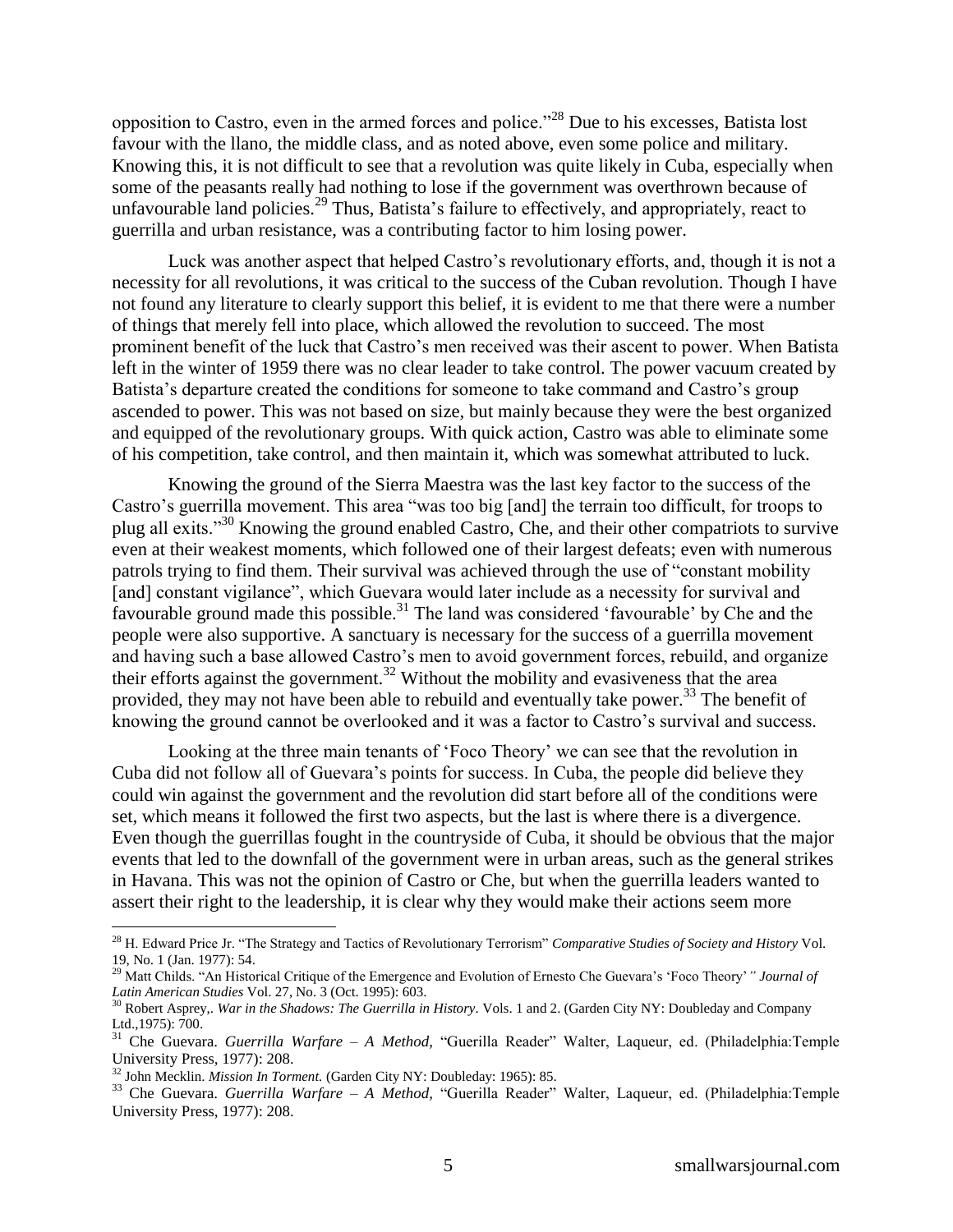significant.<sup>34</sup> Though the actions of Castro and his guerrillas did influence the people, it would be unfair to give them a majority share of the credit because the cities were the critical points.

The Cuban revolution was successful because the conditions required for a revolution were present already. It is helpful that Batista"s troops made fatal errors to polarize the population against them, but this only worsened the existing atmosphere. Similarly, the outside financial support was beneficial and the popular support for the guerrilla movement in rural areas did assist the revolutionaries, but this only happened because the conditions for revolution were already in place. They were in place because of the conditions and desires of the Cuban people. Again, one cannot forget luck and quick reaction, which resulted in Castro's ability to seize power.

During the  $20<sup>th</sup>$  century there were numerous attempted revolutions and guerrilla movements in South America. For the purposes of this study, one case will be examined and it will be Bolivia. This case will provide a direct comparison to another revolutionary movement that Guevara took part in. From Bolivia one can determine successful and unsuccessful practices and see if they correlate to Guevara"s revolutionary theory. This will then be compared to what took place in Cuba.

Bolivia had a revolutionary movement in the southeast of the country from  $1966-1967$ .<sup>35</sup> This revolution was inspired by Guevara and eventually led to his death, but the important thing is to understand the parts of the revolution, which led, or didn"t lead, to its success. As a devoted revolutionary, Che Guevara was ready to lead and organize revolutions abroad. While bringing the revolution to Bolivia, he made a crucial error in taking control of a foreign revolutionary militant group because he did so "without the approval of his presumed political allies."<sup>36</sup> This meant that he alienated some possible friendly revolutionary groups that could have supported his efforts in Bolivia in the same way that groups helped Castro in Cuba. In Bolivia, he "appear[ed] on alien turf without an invitation, convinced that the pending guerrilla war once he presented it with the fait accompli of his presence", which was the same mistake he made in the Congo that he had failed to learn from.<sup>37</sup> By failing to include the revolutionary and political elites, Guevara distanced himself from both the llana and the sierra of Bolivia, which clearly limited his assets and therefore his capabilities. This over-confidence may have attributed to the failed revolution in Bolivia and ultimately his death.

This over-confidence can be seen again in his overestimation of local support and the revolutionary situation. Unfortunately for Guevara the "local people were not receptive to revolutionary politics" in Bolivia.<sup>38</sup> One issue was that there was not enough support for the leftist movement that Guevara was trying to establish. This meant that with both the political elites and some of the populace against the revolution, there would be little chance of success because of a lack of a safe base and local support. The safe base or sanctuary is an integral part of favourable ground, which is necessary for survival. Local support is crucial for intelligence,

 $\overline{a}$ <sup>34</sup> Robert Asprey,. *War in the Shadows: The Guerrilla in History*. Vols. 1 and 2. (Garden City NY: Doubleday and Company Ltd.,1975): 693.

Matt Childs. "An Historical Critique of the Emergence and Evolution of Ernesto Che Guevara"s "Foco Theory"*" Journal of Latin American Studies* Vol. 27, No. 3 (Oct. 1995): 593.

<sup>35</sup> Richard Harris. "Reflections on Che Guevara"s Legacy" *American Perspectives* Vol. 25, No. 4 (July 1998): 19. <sup>36</sup> IBID 25.

 $37$  IBID.

<sup>38</sup> James Petras. "Che Guevara and Contemporary Revolutionary Movements" *Latin American Perspectives* Vol. 25, No. 4 (July 1998): 14.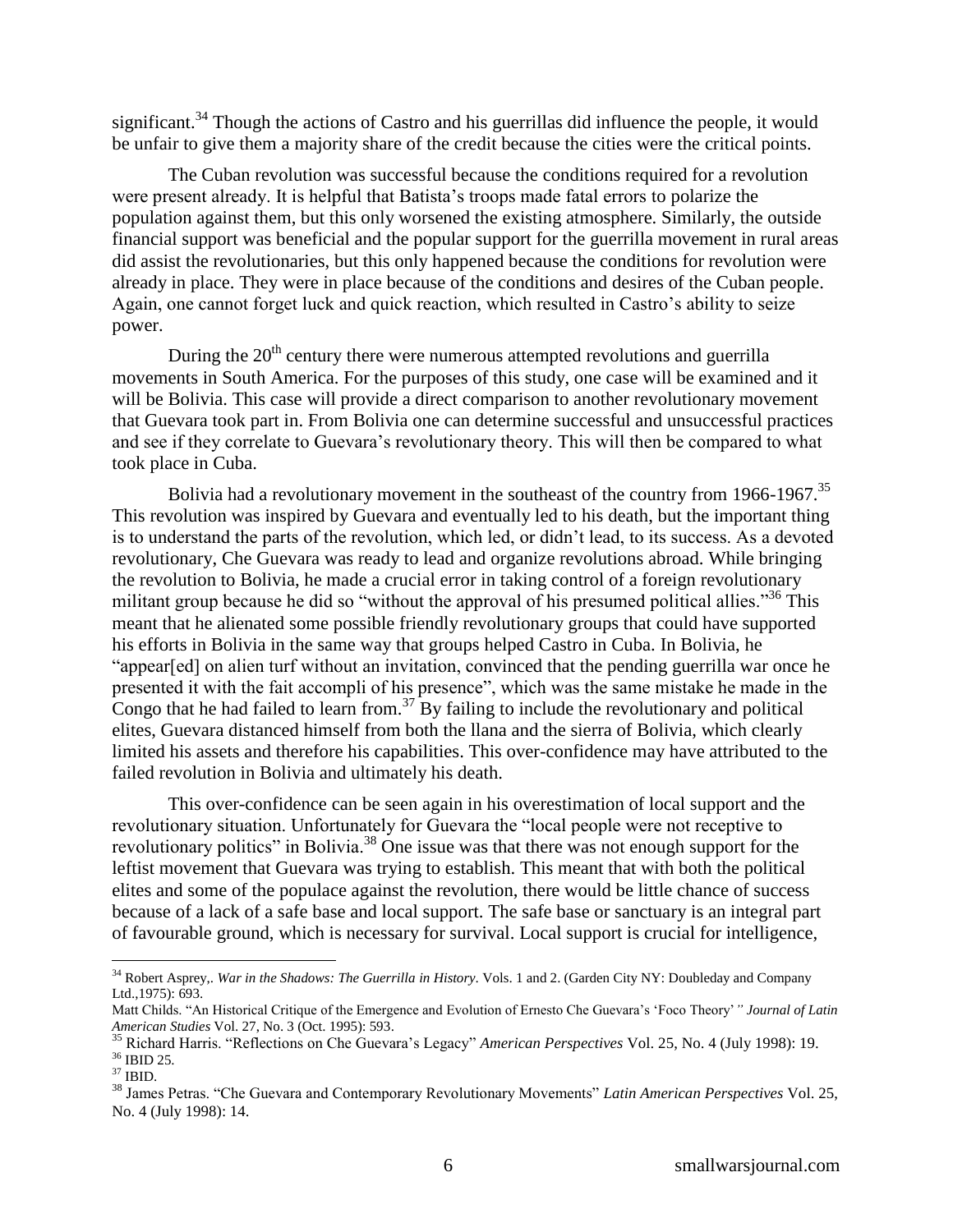safety, and citizen uprisings, which Che failed to gain in Bolivia. Another problem was that unlike Cuba, the people of Bolivia did not believe in "the possibility of victory through violent struggle against the imperialist powers and their internal allies."<sup>39</sup> Since the majority of the people did not support revolutionary politics and because many did not believe that they could win against the government, Che and his supporters were at a disadvantage from the outset.

Even though it was not mentioned in his writings, outside support was crucial to the Cuban revolution. As mentioned before, Castro and other revolutionary groups received thousands of dollars in monetary support, from groups in Mexico, the United States, and the previous president of Cuba. Che"s revolutionary movement was being supported by the Cuban government, which helped pay for supplies, but, unfortunately for Che, the Bolivian leadership was also getting outside support. Like in Cuba, the US government was strongly against the success of revolutions in South America, especially one that was incited by a socialist movement. In an attempt to stop the revolutionaries, the American government gave support to the Bolivian government by providing "Special Forces advisors to train a regiment of Rangers in counter insurgency tactics."<sup>40</sup> This meant that the Bolivians had advisors to guide them in their strategy and train their troops to deal with the counter insurgency tactics, which Batista"s government lacked. Even though the "massacre by the Bolivian army of most of the young participants in the Teoponte guerrilla effort [caused] an important change [that] took place in Bolivian politics and popular culture", there was not enough support of the masses to cause to revolution.<sup>41</sup> In Cuba, an uprising led to a reprisal, which caused greater unrest and larger uprisings. This eventually caused the people to feel unsafe and as stated before, the middle class to feel alienated. Since this for the most part did not happen in Bolivia, the anti-government movement did not grow as it did in Cuba, and the civilians did not feel as though they had nothing to lose by rising up as the peasantry did in Cuba. This shows that outside support did not favour Guevara in Bolivia, but the government, which in turn assisted them by showing them how to react to the guerrillas effectively.

The last problem that came into play in Bolivia was the fact that Guevara was simply an outsider, which meant that he could not easily bring the people onto his side because they distrusted him.<sup>42</sup> A problem that Guevara had was that he could not overcome the "division between Cubans and Bolivians", which "stemmed from the heterogeneity of the group that existed in Bolivia.<sup>43</sup> Also, the people of Bolivia were not denied land reforms, as opposed to pre-revolution Cuba, which not only meant that there was little drive for the populace to join Guevara, but in some cases they were even supplying the government sources with intelligence to locate Che's guerrillas.<sup>44</sup>. In addition to that, he never brought enough members of the Bolivian public into the fold and this caused two major problems for Guevara"s attempted revolution.<sup>45</sup> The first problem was that neither he nor his troops had a good understanding of the

<sup>39</sup> Matt Childs. "An Historical Critique of the Emergence and Evolution of Ernesto Che Guevara"s "Foco Theory"*" Journal of Latin American Studies* Vol. 27, No. 3 (Oct. 1995): 610.

<sup>40</sup> Robert Asprey,. *War in the Shadows: The Guerrilla in History*. Vols. 1 and 2. (Garden City NY: Doubleday and Company Ltd.,1975): 713.

<sup>41</sup> Richard Harris. "Reflections on Che Guevara"s Legacy" *American Perspectives* Vol. 25, No. 4 (July 1998): 23.

<sup>&</sup>lt;sup>42</sup> Edward Friedman. "Neither Mao, Nor Che: The Practical Evolution of Revolutionary Theory. A Comment on J. Moreno's "Che Guevara on Guerrilla Warfare" *Comparative Studies in Society and History* Vol. 12, No. 2 (Apr. 1970): 135.

<sup>43</sup> Jose Moreno. "Che Guevara on Guerrilla Warfare: Doctrine, Practice and Evaluation" *Comparative Studies in Society and History* Vol. 12, No. 2 (April 1970): 123.

<sup>44</sup> Robert Asprey. *War in the Shadows: The Guerrilla in History*. Vols. 1 and 2. (Garden City NY: Doubleday and Company Ltd.,1975): 713-714.

<sup>45</sup> IBID 713.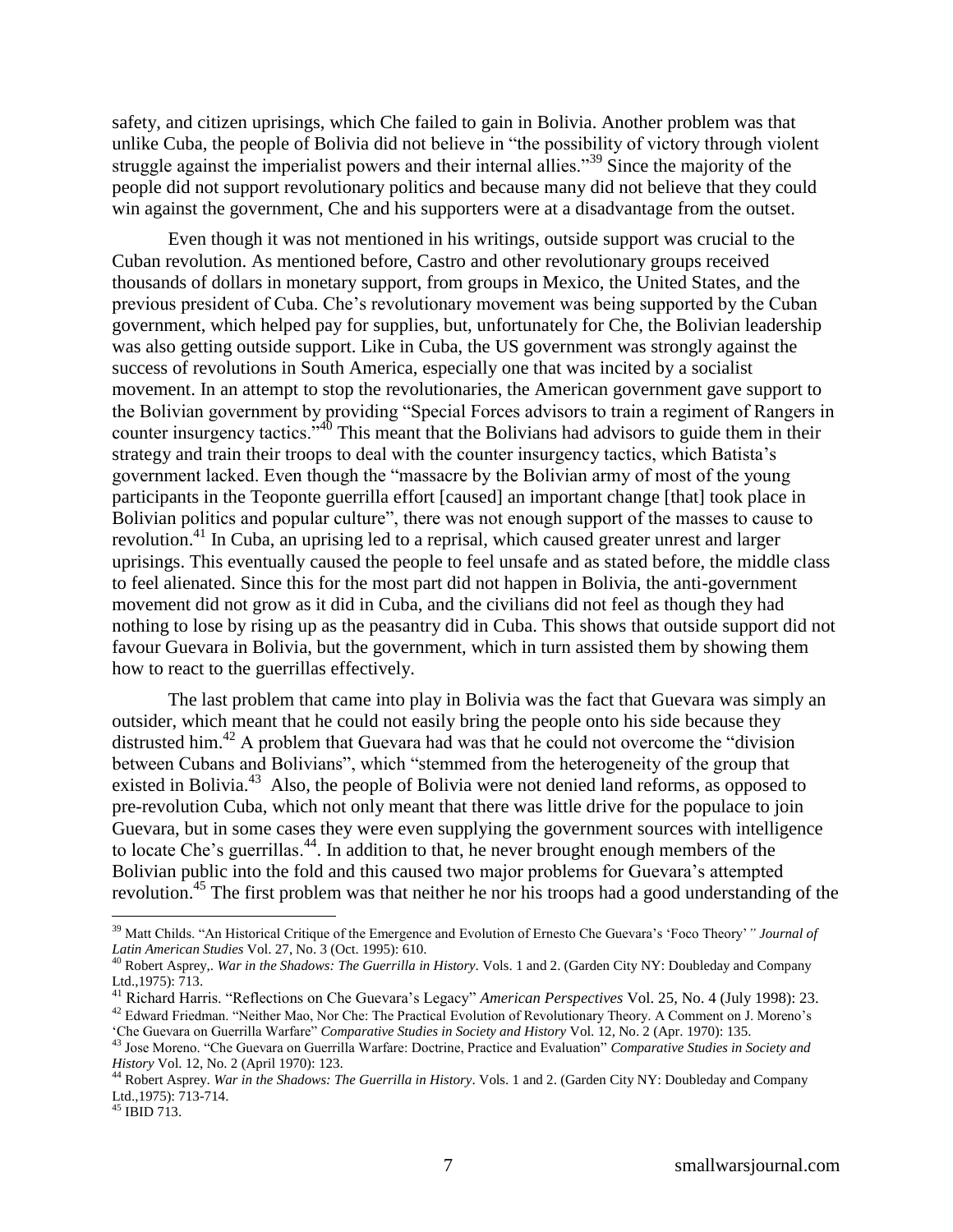ground that they were working in. This meant that they had to rely on the locals for guides and tactical positioning, but the locals were more impressed with the government troops than the guerrillas and therefore were not ready to help.<sup>46</sup> In addition to that, none of the members of Che"s force even spoke the native language of the people that they were trying to recruit in the southeast of Bolivia.<sup>47</sup> The second major problem was that there was not any intelligence or logistical support coming from the people on the ground to support Che's operation.<sup>48</sup> The intelligence that Che was using was coming from the Cuban intelligence sources and was not anywhere near as accurate as local knowledge from the people on site would have been. Clearly, the failure of Guevara to use the populace, and their lack of desire to join his movement, meant that his intelligence and knowledge of the land would be severely limited. This meant that he was foolishly trying to lead a revolution from the rural areas when he was practically blind and uninformed of his surroundings.

Going back to Guevara's 'Foco Theory' for Bolivia, it is fair to assume that some members of the revolutionary groups believed they could beat the government, but that was not the case in most of the populace, who had no major reason to rise up.<sup>49</sup> Also, the forces in Bolivia were ready and had some training for counter insurgency, which was not the case in Cuba. Moving on to the second reason part of Che"s theory, one can see that there was a gross over-estimation of the conditions for revolution in Bolivia, which meant that the actions of the guerrillas would not cause the desired effect of inspiring revolution. Third, it is not possible to use the countryside as a base for fighting when the support of the locals does not fall in the revolutionaries' favour, especially when the leadership does not know the land. This was compounded back a lack accurate intelligence and a populace that had no strong revolutionary tendencies, which was certainly the case in Bolivia.

To determine if Guevara"s three aspects were original we must look at them individually. The first lesson about believing you can beat the enemy is not something that can be attributed to Guevara because any successful mass action would need some hope to succeed, or the masses would not commit. Second, the countryside was not only something advocated before Guevara, but proved not to be the most effective means of revolution in Bolivia or Cuba. Last, the concept that revolutionary conditions may come after the insurrection has begun did not work out well in Bolivia, and arguably did not occur in Cuba either, because the conditions for revolution were present due to land issues. Therefore, one could say that what worked in Cuba may have worked in other states if the conditions were the same, but it is quite evident that the theories put forward by Che Guevara were not entirely original, did not necessarily reflect what happened in Cuba, and ultimately, were not effective elsewhere.

In conclusion, one can see that the theory put forth by Guevara did not necessary function as he thought and some aspects did not even apply to the revolution that he drew the lessons from. The evidence suggests that he likely drew the wrong keys to success from Cuba and tried to apply them to a completely different situation. Overall, Cuba succeeded because of outside support, a motivated and frustrated populace, the existence of a dedicated guerrilla movement, brutal government reactions, favourable ground, and some luck. The theory that Guevara

<sup>46</sup> IBID 714.

 $^{47}$  IBID.

<sup>48</sup> Robert Dix. "Why Revolutions Succeed & Fail" *Polity* Vol. 16, No. 3 (Spring 1984): 436.

<sup>49</sup> Robert Asprey,. *War in the Shadows: The Guerrilla in History*. Vols. 1 and 2. (Garden City NY: Doubleday and Company Ltd.,1975): 713-714.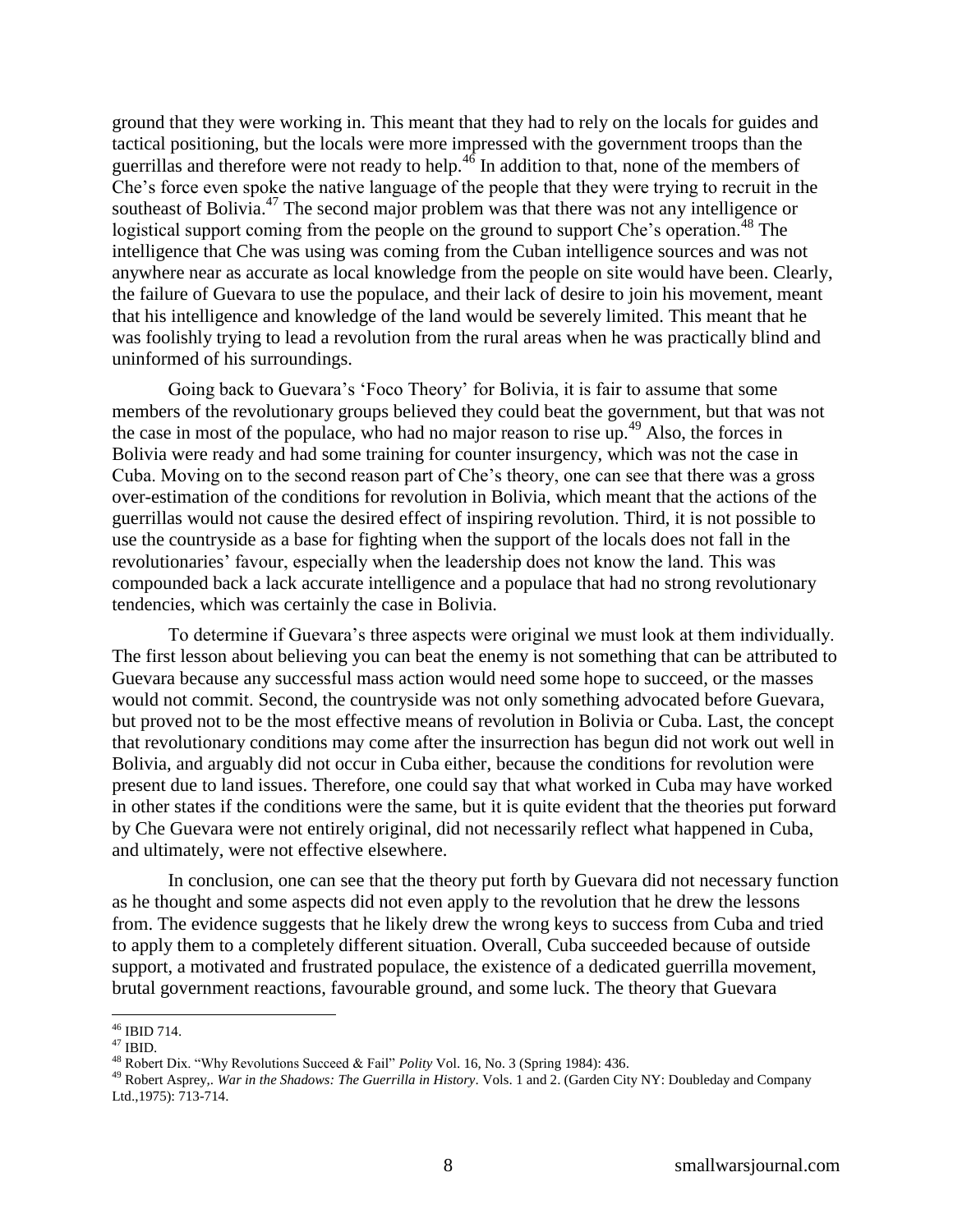deduced from his experiences paid little notice to these key factors and because of this, it was not effective when applied. This could be attributed to the fact that he was not an effective general, but more of an academic.

## *Bibliography*

- Asprey, Robert. *War in the Shadows: The Guerrilla in History*. Vols. 1 and 2. (Garden City NY: Doubleday and Company Ltd.,1975): 685-717.
- Edward Price Jr, H. "The Strategy and Tactics of Revolutionary Terrorism" *Comparative Studies of Society and History* Vol. 19, No. 1 (Jan. 1977): 52-66.
- Childs, Matt. "An Historical Critique of the Emergence and Evolution of Ernesto Che Guevara"s "Foco Theory"*" Journal of Latin American Studies* Vol. 27, No. 3 (Oct. 1995): 593-624.
- Dix, Robert. "Why Revolutions Succeed & Fail" *Polity* Vol. 16, No. 3 (Spring 1984): 423-446.
- Friedman, Edward. "Neither Mao, Nor Che: The Practical Evolution of Revolutionary Theory. A Comment on J. Moreno"s "Che Guevara on Guerrilla Warfare" *Comparative Studies in Society and History* Vol. 12, No. 2 (Apr. 1970): 134-139.
- Goldenburg, Boris. *The Cuban Revolution and Latin America*. (London: Allen and Unwin): 1965.
- Guevara, Che. *Guerrilla Warfare* (Lincoln, Nebraska : University Nebraska Press): 1985.
- Guevara, Che. *Guerrilla Warfare – A Method,* "Guerilla Reader" Walter, Laqueur, ed. (Philadelphia: Temple University Press, 1977): 203-210.
- Harris, Richard. "Reflections on Che Guevara"s Legacy" *American Perspectives* Vol. 25, No. 4 (July 1998): 19-32.
- Mecklin, John. *Mission In Torment.* (Garden City NY: Doubleday): 1965.
- Moreno, Jose. "Che Guevara on Guerrilla Warfare: Doctrine, Practice and Evaluation" *Comparative Studies in Society and History* Vol. 12, No. 2 (April 1970): 114-133.
- Petras, James. "Che Guevara and Contemporary Revolutionary Movements" *Latin American Perspectives* Vol. 25, No. 4 (July 1998): 9-18.

*Jamie Hill grew up in Barrie, Ontario and joined the Canadian forces in 2007. He is currently a 4 th year Officer Cadet at the Royal Military College of Canada and hopes to graduate in May 2011 with an Honours degree of Political Science. He is an armour officer awaiting phase training after graduation.*